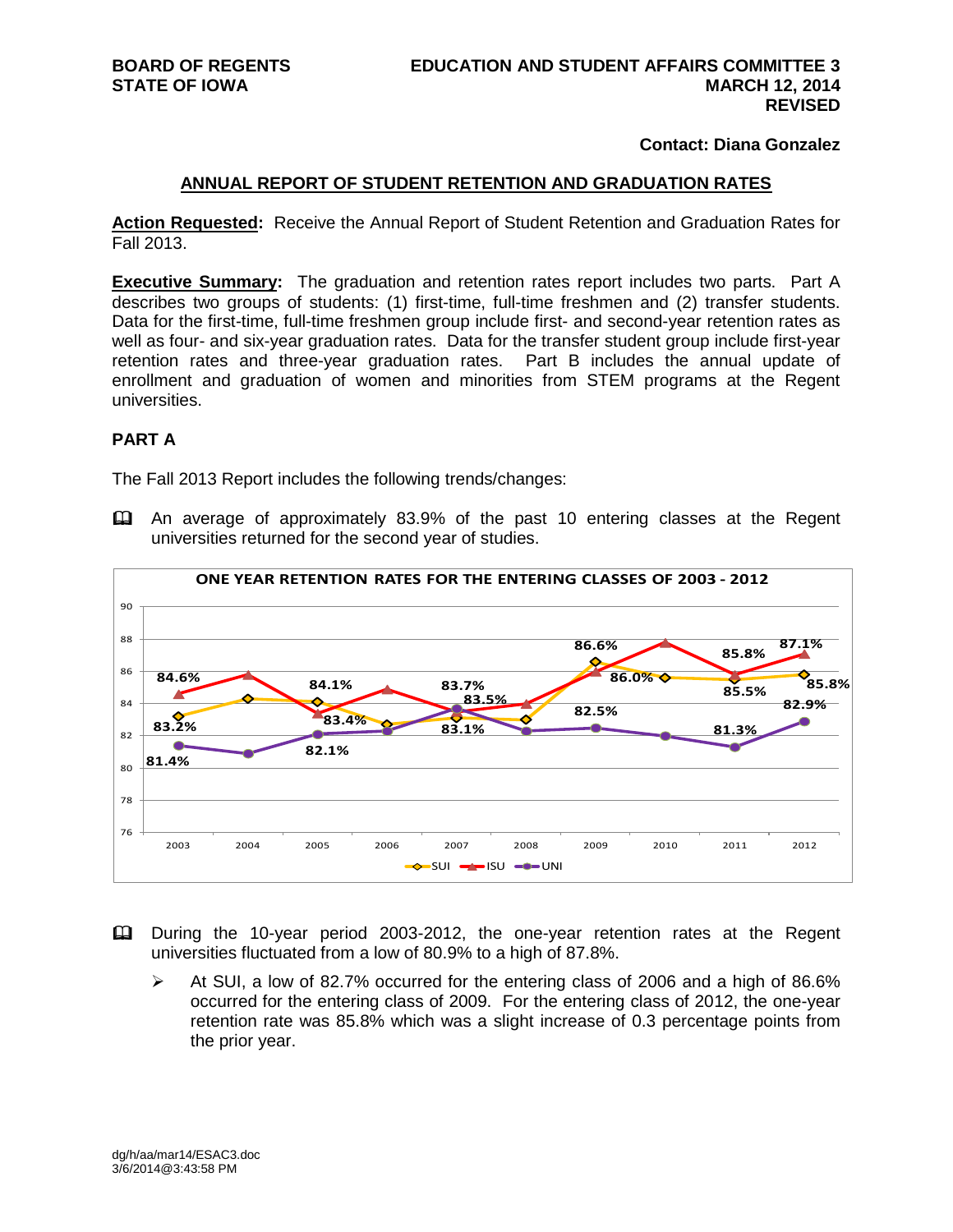- $\triangleright$  At ISU, a low of 83.4% occurred for the entering class of 2005 and a high of 87.8% occurred for the entering class of 2010. For the entering class of 2012, the one-year retention rate was 87.1% which was an increase of 1.3 percentage points from the prior year.
- $\triangleright$  At UNI, a low of 80.9% occurred for the entering class of 2003 and a high of 83.7% occurred for the entering class of 2007. For the entering class of 2012, the one-year retention rate was 82.9% which was an increase of 1.6 percentage points from the prior year.
- One-year retention rates have consistently exceeded the national averages. The one-year retention rate for the entering classes of 2012 at the Regent universities was 86.0% compared to the national average of 77.7% for all public four-year colleges.<sup>1</sup> The national average for public four-year colleges with traditional selectivity was  $72.2\%$ .<sup>1</sup>
- An average of 67.2% of the past 10 entering classes at the Regent universities graduated within six years.



- During the 10-year period 1998-2007, the six-year graduation rates at the Regent universities fluctuated from a low of 63.1% to a high of 70.8%.
	- $\blacktriangleright$  At SUI, a low of 65.5% occurred for the entering class of 2000 and a high of 70.8% occurred for the entering class of 2005. For the entering class of 2007, the six-year graduation rate was 69.6%, which is a slight decrease of 0.2 percentage points from the prior year.
	- $\blacktriangleright$  At ISU, a low of 65.6% occurred for the entering class of 2001 and a high of 70.4% occurred for the entering class of 2006. For the entering class of 2007, the six-year graduation rate was 68.0% which is a decrease of 2.4 percentage points from the prior year.

<sup>1</sup> Source: ACT 2013 Retention/Completion Summary Tables, public institutions offering bachelor's, master's, and doctoral programs.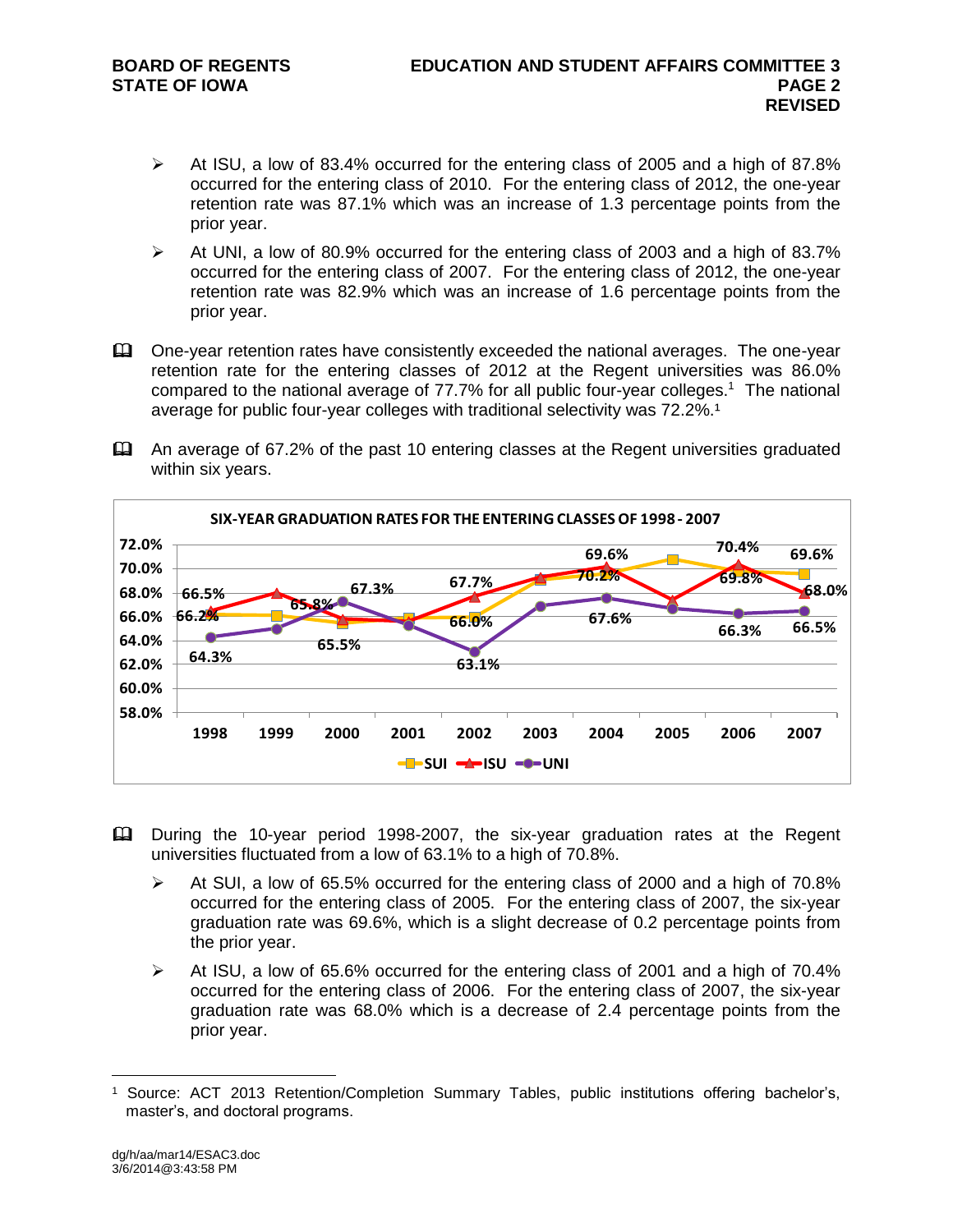- $\triangleright$  At UNI, a low of 63.1% occurred for the entering class of 2002 and a high of 66.9% occurred for the entering class of 2003. For the entering class of 2007, the six-year graduation rate was 66.5% which is a slight increase of 0.2 percentage points from the prior year.
- Six-year graduation rates have also consistently exceeded the national averages. The six-year graduation rate for the entering classes of 2007 at the Regent universities was 68.4% compared to the national average of 48.9% for all public four-year colleges.<sup>1</sup> The national average for public four-year colleges with traditional selectivity was 46.3%.<sup>1</sup>
- The average number of years to complete a degree by Regent university students who graduated within six years decreased from 4.59 years for the entering classes of 1997 to 4.45 years for the entering classes of 2007. There was no change in the time to degree for the entering classes of 2007 from the prior year. The national average time-to-degree for public four-year colleges was 4.33 years.<sup>2</sup>

The time to degree is influenced by a number of factors, including major sought, parents' education, change of major, and grade point average. Approximately 44% of the entering classes of 2009 at the Regent universities graduated within four years compared to the national average of 30.9% for all public four-year colleges.<sup>1</sup> The national average for public four-year colleges with traditional selectivity was 21.6%.<sup>1</sup>

- Eu Retention and graduation rates for racial/ethnic minority students continue to be lower than for non-minority students.
	- $\triangleright$  For the entering classes of 2012, the average one-year retention rate for racial/ethnic minority students was 84.0% at the Regent universities compared to the average one-year retention rate for non-minority students of 86.2%.
	- $\triangleright$  For the entering class of 2007, the average six-year graduation rate for racial/ethnic minority students was 59.8% at the Regent universities compared to the average six-year graduation rate for non-minority students of 70.2%.

The Graduation and Retention Rates Report addresses the Board of Regents Strategic Plan priorities of "access, affordability, and student success" and "educational excellence and impact." It also addresses Goal  $#2 - "Iowa's public universities shall increase the degree$ attainment of underrepresented minority students" and Goal #3 – "Iowa's public universities shall increase the percent of undergraduate students who graduate within four years."

# **Background:**

 $\overline{a}$ 

**Quare Definition of Retention Rates.** Retention is the rate at which members of an entering class return to that same institution in successive years until the completion of a degree. Research shows that the majority of students who withdraw, transfer, or otherwise leave an institution do so during the first two years of college.<sup>3</sup>

<sup>2</sup> Baccalaureate and Beyond, National Center for Education Statistics.

<sup>3</sup> Source: National Center for Education Statistics.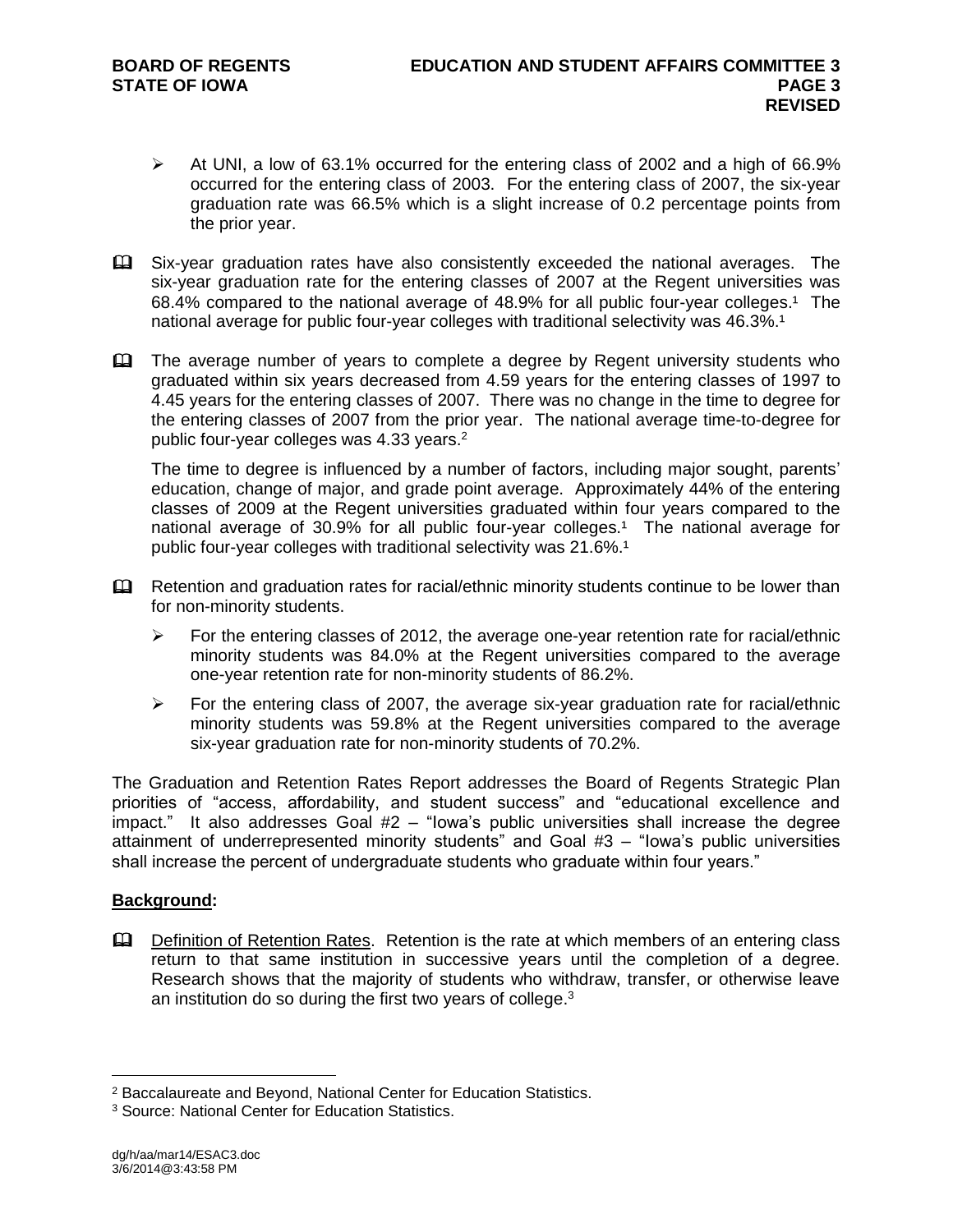- Retention Factors. Previous national and state studies, as well as the Regent universities' experience, have demonstrated that the following factors contribute significantly to the retention rate – (1) student input; (2) institutional environment; and (3) academic standards.<sup>4</sup>
- Intervention Strategies. The universities have implemented a variety of intervention strategies to identify students who may be having difficulty as early as possible and address many of the major reasons for non-persistence of students. It is important to note that students who do not achieve social and academic integration at the institution are more likely to seek a better "fit" elsewhere. Furthermore, the research has shown that "different groups of students (such as at-risk, adult, and transfer) have distinctly different circumstances requiring group-specific retention policies and programs."<sup>5</sup>
- Best Practices in Retention. Retention practices responsible for the greatest contribution to retention include first-year programs, academic advising, and learning support.<sup>2</sup> The Regent universities have established a variety of initiatives, programs, and services (such as tutoring labs, academic advising, career development services, and learning communities) to help students make a successful transition to the rigors of postsecondary learning and to the challenges of independence and adulthood.<sup>6</sup>

## **Highlights:**

- One-Year Retention Rates. During the past 10 years, the average one-year retention rate at SUI has been 84.4%; at ISU, it has been 85.4%; and at UNI, it has been 82.2%. The Fall 2013 one-year retention rate at SUI was 85.8%; at ISU, it was 87.1%; and at UNI, it was 82.9%. In Fall 2012, the one-year retention rate at SUI was 85.5%; at ISU, it was 85.8%; and at UNI, it was 81.3%.
- Cull One-Year Retention Rates by High School Rank. There is a difference in retention rates when high school rank is considered. In Fall 2013, the average one-year retention rate for the entering class of 2012 Regent university students who graduated from high school in the 90<sup>th</sup> - 99<sup>th</sup> percentile was 92.8% while the average one-year retention rate for students who graduated in the 70<sup>th</sup> - 79<sup>th</sup> percentile was 85.6% and for those in the 30<sup>th</sup> - 39<sup>th</sup> percentile it was 75.7%.
- **EQ One-Year Retention Rates by ACT Score.** There is also a difference in retention rates when ACT score is considered. In Fall 2013, the average one-year retention rate for the entering class of 2012 with an ACT score of 32-36 was 93.4% while the average one-year retention rate for students with an ACT score of 27-31 was 89.3% and for those with an ACT score of 19-21, it was 81.2%.

<sup>4</sup> Source: ACT "What Works in Student Retention?"

<sup>5</sup> Vincent Tinto, Leaving College: Rethinking the Causes and Cures of Student Attrition.

<sup>&</sup>lt;sup>6</sup> The Attachments on pages 13-15 describe some of the retention initiatives implemented by the Regent universities.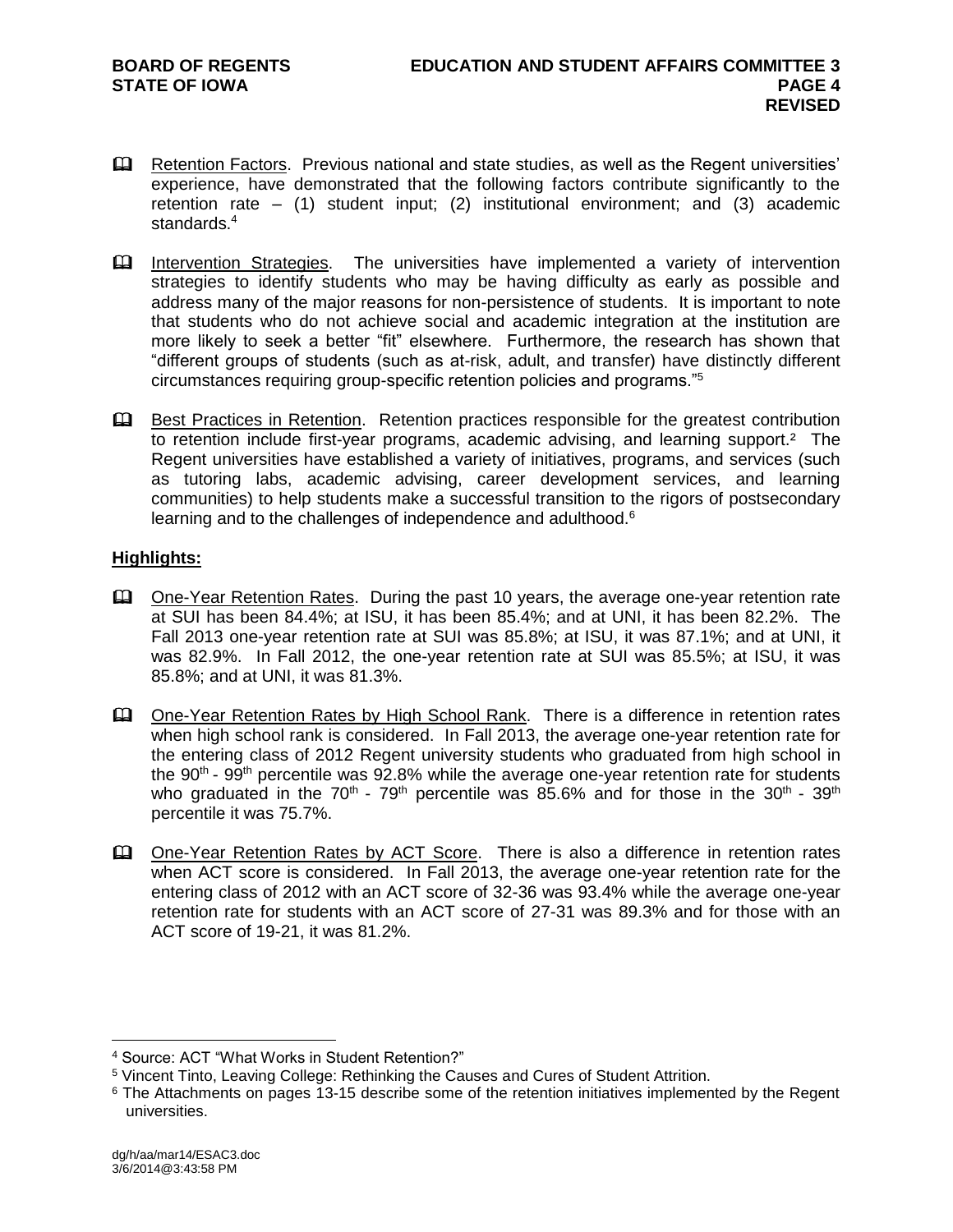- One-Year Retention Rates by First-Term GPA. There is clearly a difference in retention rates when first-term GPA is considered. In Fall 2013, the average one-year retention rate for the entering class of 2012 with a first-term GPA of 3.50-4.00 was 94.6% while the average one-year retention rate for students with a first-term GPA of 3.00-3.24 was 89.9%; for those with a first-term GPA of 2.50-2.74, it was 88.5%; and for those with a first-term GPA of 2.00-2.24, it was 83.2%.
- One-Year Retention Rates by Type of Financial Aid Received. The one-year retention rates for Pell Grant recipients was lower at SUI and ISU than the first-year retention rates for students who did not receive federal aid. At SUI, the retention rate was 7.7 percentage points lower; and at ISU, it was 8.0 percentage points lower. At UNI, the one-year retention rate for Pell Grant recipients was 0.4 percentage points higher than for students who did not receive federal aid.
- One-Year Retention Rates by Regent Admission Index. The one-year retention rates for students whose RAI ≥ 245 were higher at all three universities than for students whose RAI < 245 for both residents and non-residents. At SUI, the retention rate for residents whose RAI ≥ 245 was 12.8 percentage points higher; at ISU, it was 10.5 percentage points higher; and at UNI, it was 17.5 percentage points higher.
- Four-Year Graduation Rates by Financial Aid Received. The four-year graduation rates for Pell Grant recipients were lower at all three universities than those for students who did not receive federal aid. At SUI, the four-year graduation rate was 17.2 percentage points lower; at ISU, it was 12.0 percentage points lower; and at UNI, it was 13.6 percentage points lower.
- Four-Year Graduation Rates by Regent Admission Index. The four-year retention rates for students whose RAI ≥ 245 were higher at all three universities than for students whose RAI < 245 for both residents and non-residents. At SUI, the graduation rate for residents whose RAI ≥ 245 was 31.0 percentage points higher; at ISU, it was 24.2 percentage points higher; and at UNI, it was 23.0 percentage points higher.
- Six-Year Graduation Rates. During the past 10 years, the average six-year graduation rate at SUI has been 67.9%; at ISU, it has been 67.9%; and at UNI, it has been 65.9%. The Fall 2013 six-year graduation rate for the entering class of 2007 at SUI was 69.6%; at ISU, it was 68.0%; and at UNI, it was 66.5%. In Fall 2012, the six-year graduation rate at SUI was 69.8%; at ISU, it was 70.4%; and at UNI, it was 66.3%. Six-year graduation rates for the Regent universities and peer institutions are included in Attachment D (page 16).
- Six-Year Graduation Rates by First-Term GPA. There is clearly a difference in graduation rates when first-term GPA is considered. In Fall 2013, the average six-year graduation rate for the entering class of 2007 with a first-term GPA of 3.50-4.00 was 87.7% while the average six-year graduation rate for students with a first-term GPA of 3.00-3.24 was 78.3%; for those with a first-term GPA of 2.50-2.74, it was 67.5%; and for those with a first-term GPA of 2.00-2.24, it was 55.2%.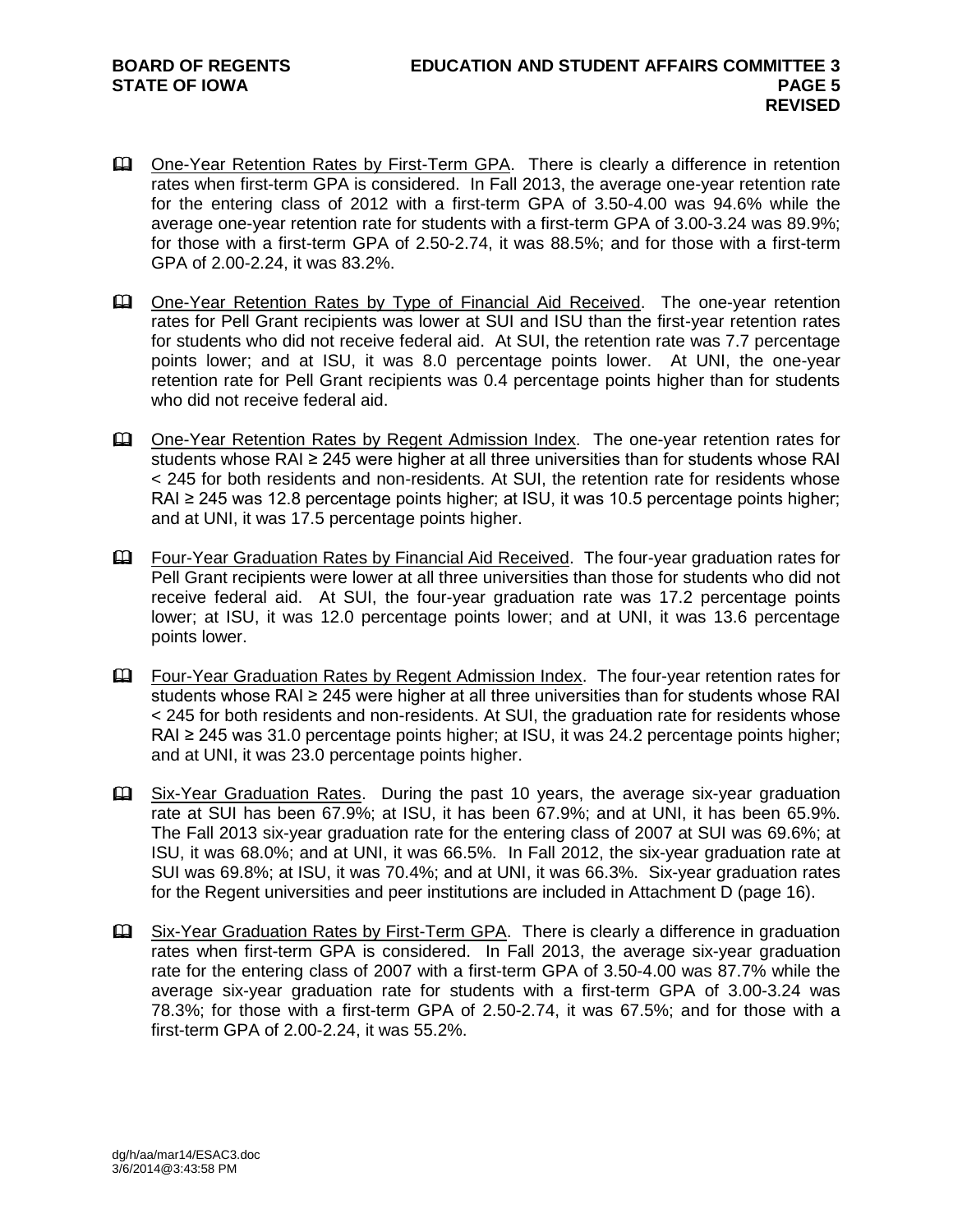- Six-Year Graduation Rates by Financial Aid Received. The six-year graduation rates for Pell Grant recipients were lower at all three universities than those for students who did not receive federal aid. At SUI, it was 13.5 percentage points lower; at ISU, it was 16.0 percentage points lower; and at UNI, it was 9.8 percentage points lower.
- Average Time to Degree. The average number of years to complete an undergraduate degree by students in the entering classes of 2007 at the Regent universities who graduated within six years was 4.45 years; there was no change from the prior year. The time beyond four years typically reflects students' participation in additional activities during their program of study, such as study abroad programs, internships, and double majors. It also reflects students' degree major changes.<sup>7</sup> The national average time to completion for first-time recipients of bachelor's degrees for the entering class of 2007 was 4.33 years for students who graduated within six years. $8$
- **Example 1** Diversity. Ethnic and racial minority students generally have lower retention and graduation rates than non-minority students although significant variation can occur within individual racial and ethnic minority cohorts as a result of small cohort sizes. As shown below, for the entering class of 2012, the average one-year retention rate for resident and non-resident racial and ethnic minority students at the Regent universities was lower than for resident and non-resident non-minority students.

|            | <b>Non-Minority</b> |              |       | <b>Minority</b> |              |       |  |
|------------|---------------------|--------------|-------|-----------------|--------------|-------|--|
|            | Resident            | Non-Resident | Total | Resident        | Non-Resident | Total |  |
| <b>SUI</b> | 84.8%               | 88.1%        | 86.3% | 87.1%           | 81.4%        | 83.9% |  |
| <b>ISU</b> | 87.6%               | 86.7%        | 87.3% | 88.8%           | 81.1%        | 84.8% |  |
| UNI        | 83.0%               | 86.2%        | 83.1% | 79.7%           | 82.8%        | 80.3% |  |
| Total      | 85.7%               | 87.3%        | 86.2% | 86.6%           | 81.3%        | 84.0% |  |

## **ONE-YEAR RETENTION RATES BY RACE/ETHNICITY AND RESIDENCE ENTERING CLASS OF 2012**

- > University of Iowa.
	- $\boxtimes$  The one-year retention rate for racial/ethnic minorities (83.9%) was 2.4 percentage points (PP) lower than the rate for non-minorities (86.3%) in the entering class of 2012. The one-year retention rates for Hispanic Americans, American Indians/Alaska Natives Blacks/African Americans, Native Hawaiians/Other Pacific Islanders, and students who reported two or more races were lower than for non-minorities (-1.3 PP, -19.6 PP, -7.0 PP, 53.0 PP, and - 2.2 PP, respectively). However, the one-year retention rate for Asian Americans was higher than for non-minorities (+1.4 PP).

 $7$  According to the National Center for Education Statistics, more than 20% of college students change their degree major.

<sup>8</sup> Source: National Student Clearinghouse Research.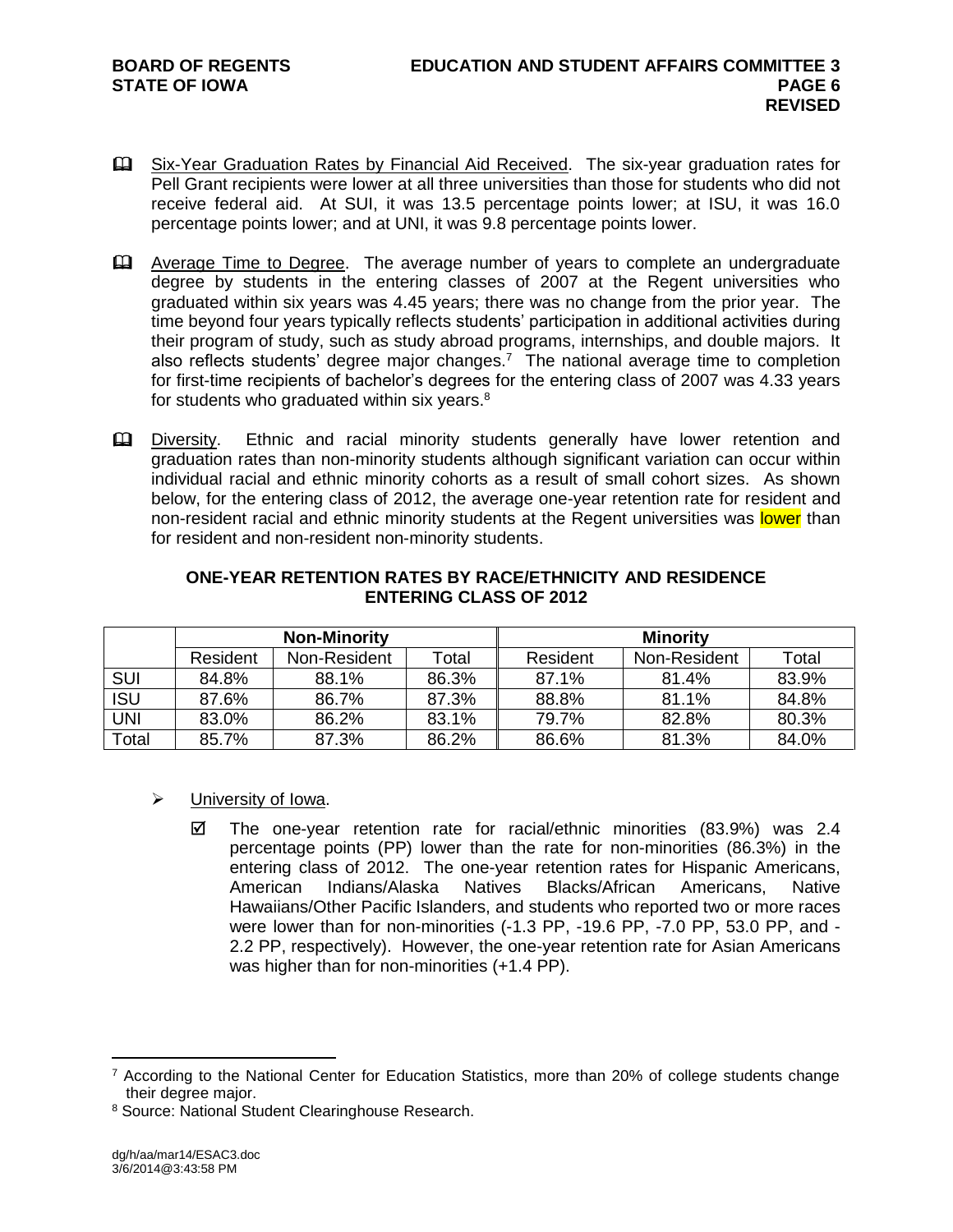- $\triangleright$  Iowa State University.
	- $\boxtimes$  The one-year retention rate for racial/ethnic minorities (84.8%) was 2.5 PP lower than for non-minorities (87.3%). The one-year retention rates for Hispanic Americans, American Indians/Alaska Natives, Blacks/African Americans, and students who reported two or more races were lower than for non-minorities (-1.8 PP, -1.6 PP, 11.4 PP, and -0.4 PP, respectively). However, the one-year retention rates for Asian Americans and Native Hawaiians/Other Pacific Islanders were higher than for non-minorities (+1.9 PP and +12.7 PP respectively).
- University of Northern Iowa.
	- $\boxtimes$  The one-year retention rate for racial/ethnic minorities (80.3%) was 2.8 PP higher than for non-minorities (83.1%). The one-year retention rates for American Indians/Alaska Natives, Asian Americans, Blacks/African Americans, and students who reported two or more races were lower than for non-minorities (-33.1 PP, -19.5 PP, -2.7 PP, and -2.1 PP, respectively). However, the one-year retention rates for Hispanic Americans and Native Hawaiian/Other Pacific Islander were higher than for non-minorities (+10.9 PP and +16.9 PP, respectively).

As shown below, for the entering class of 2007, the six-year graduation rate for resident racial and ethnic minority students (61.9%) was 7.6 PP lower than for resident nonminority students (69.5%). At SUI, resident minority students had a higher six-year graduation rate than non-resident minority students while at ISU and UNI, resident minority students had lower six-year graduation rates than non-resident minority students.

| SIX-YEAR GRADUATION RATES BY RACE/ETHNICITY AND RESIDENCE |
|-----------------------------------------------------------|
| <b>ENTERING CLASS OF 2007</b>                             |
|                                                           |

|            | <b>Non-Minority</b> |              |       | <b>Minority</b> |              |       |  |
|------------|---------------------|--------------|-------|-----------------|--------------|-------|--|
|            | Resident            | Non-Resident | Total | Resident        | Non-Resident | Total |  |
| <b>SUI</b> | 69.1%               | 72.1%        | 70.3% | 71.7%           | 62.0%        | 67.4% |  |
| <b>ISU</b> | 70.4%               | 72.7%        | 70.8% | 58.6%           | 54.4%        | 56.9% |  |
| UNI        | 68.8%               | 62.0%        | 68.5% | 44.8%           | 30.4%        | 41.8% |  |
| Total      | 69.5%               | 71.9%        | 70.2% | 61.9%           | 56.7%        | 59.8% |  |

- $\triangleright$  University of Iowa.
	- $\boxtimes$  The six-year graduation rate for racial/ethnic minorities (67.4%) was 2.9 PP lower than for non-minorities (70.3%). The six-year graduation rates for African Americans and Hispanic Americans were lower than for non-minorities (-9.6 PP and -3.4 PP, respectively). The six-year graduation rate for Native Americans and Asian Americans were higher than for non-minorities (+7.5 PP and +0.6 PP, respectively).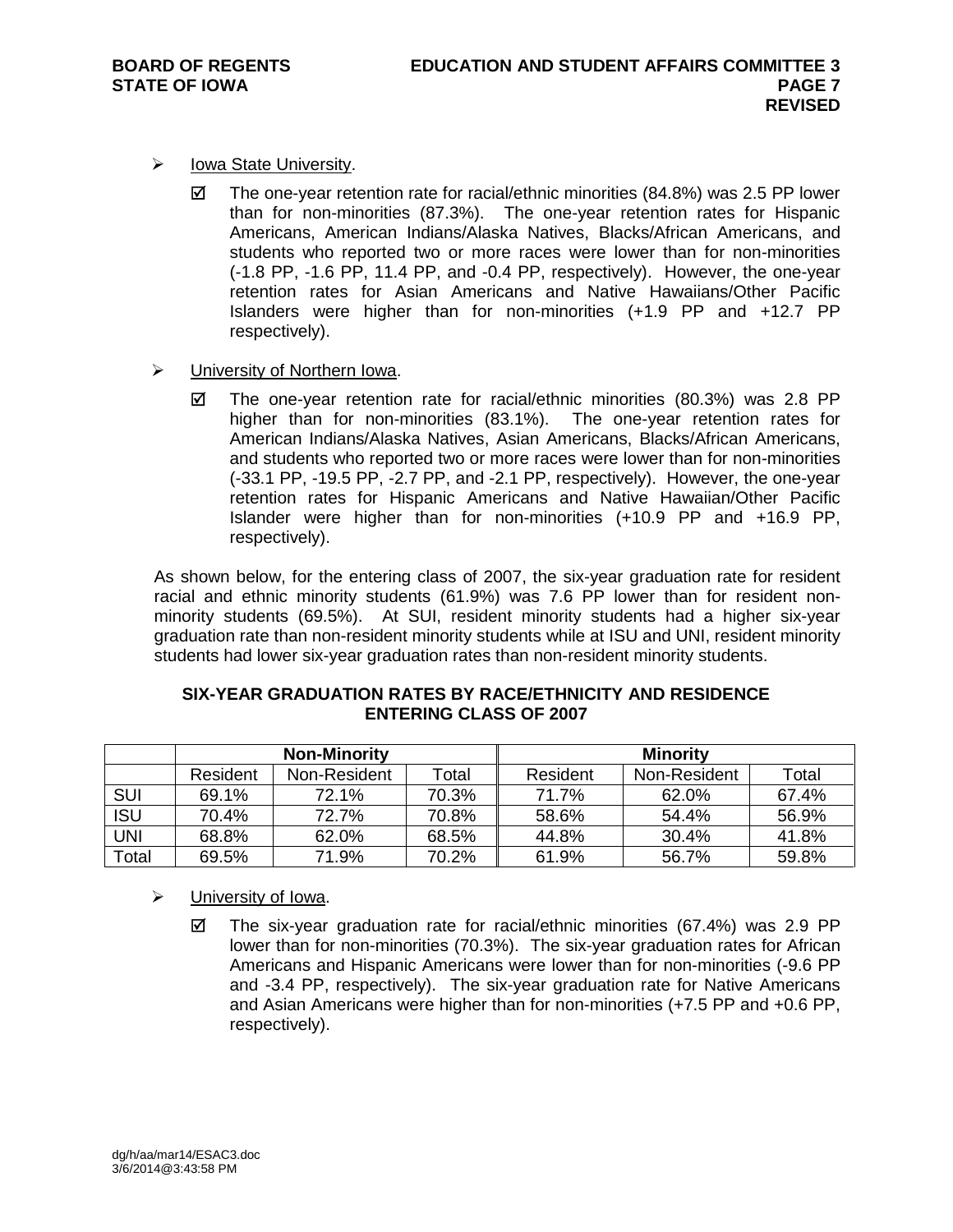- $\triangleright$  Iowa State University.
	- $\boxtimes$  The six-year graduation rate for racial/ethnic minorities (56.9%) was 12.3 PP lower than for non-minorities (69.2%). The six-year graduation rates for Native Americans, African Americans, Asian Americans, and Hispanic Americans were all lower than for non-minorities (-19.2 PP, -24.2 PP, 1.5 PP, and -9.2 PP, respectively).
- University of Northern Iowa.
	- $\boxtimes$  The six-year graduation rate for racial/ethnic minorities (41.8%) was 26.7 PP lower than for non-minorities (68.5%). The six-year graduation rates for Native Americans, African Americans, Asian Americans, and Hispanic Americans were all lower than for non-minorities (-38.5 PP, -32.5 PP, -24.1 PP, and -15.4 PP, respectively).
- Gender. As shown below, for the entering class of 2012, the average one-year retention rate for women at the Regent universities (86.4%) was higher than for men (85.6%).

According to the U.S. Department of Education, "women have earned a greater percentage of bachelor's degree than men since the early 1980s overall. From 1999-2000 to 2009-2010, the percentage of bachelor's degrees earned by women has remained at approximately 57.5%. For the graduating class of 2013, women will earn 56.7% of all bachelor's degrees."<sup>9</sup> "In 2011, 15.6% of women ages 25 and older held at least a bachelor's degree, compared with 14.9% of men.<sup>10</sup>

|            | <b>One-year Retention Rates</b><br><b>Entering Class of 2011</b> |       |       | <b>Six-Year Graduation Rates</b><br><b>Entering Class of 2006</b> |       |       |  |
|------------|------------------------------------------------------------------|-------|-------|-------------------------------------------------------------------|-------|-------|--|
|            | Men                                                              | Women | Total | Men                                                               | Women | Total |  |
| <b>SUI</b> | 85.5%                                                            | 86.1% | 85.8% | 69.7%                                                             | 69.6% | 69.6% |  |
| <b>ISU</b> | 86.6%                                                            | 87.8% | 87.1% | 64.4%                                                             | 72.4% | 68.0% |  |
| <b>UNI</b> | 81.6%                                                            | 83.7% | 82.9% | 63.2%                                                             | 68.6% | 66.5% |  |
| Total      | 85.6%                                                            | 86.4% | 86.0% | 66.2%                                                             | 70.3% | 68.4% |  |

### **ONE-YEAR RETENTION AND SIX-YEAR GRADUATION RATES BY GENDER**

- Transfer Students. Completion of an associate degree and attainment of a high transfer GPA appear to be related to higher retention and graduation rates at the Regent universities for transfer students.
	- $\triangleright$  Students who transferred from Iowa community colleges in Fall 2012 after they completed an associate of arts (AA) or other associate degree had a higher one-year retention rate (80.8%) than transfer students who had not completed any associate degree (77.1%).

<sup>9</sup> NCES Condition of Education Report, 2013.

<sup>10</sup> Bureau of Labor Statistics.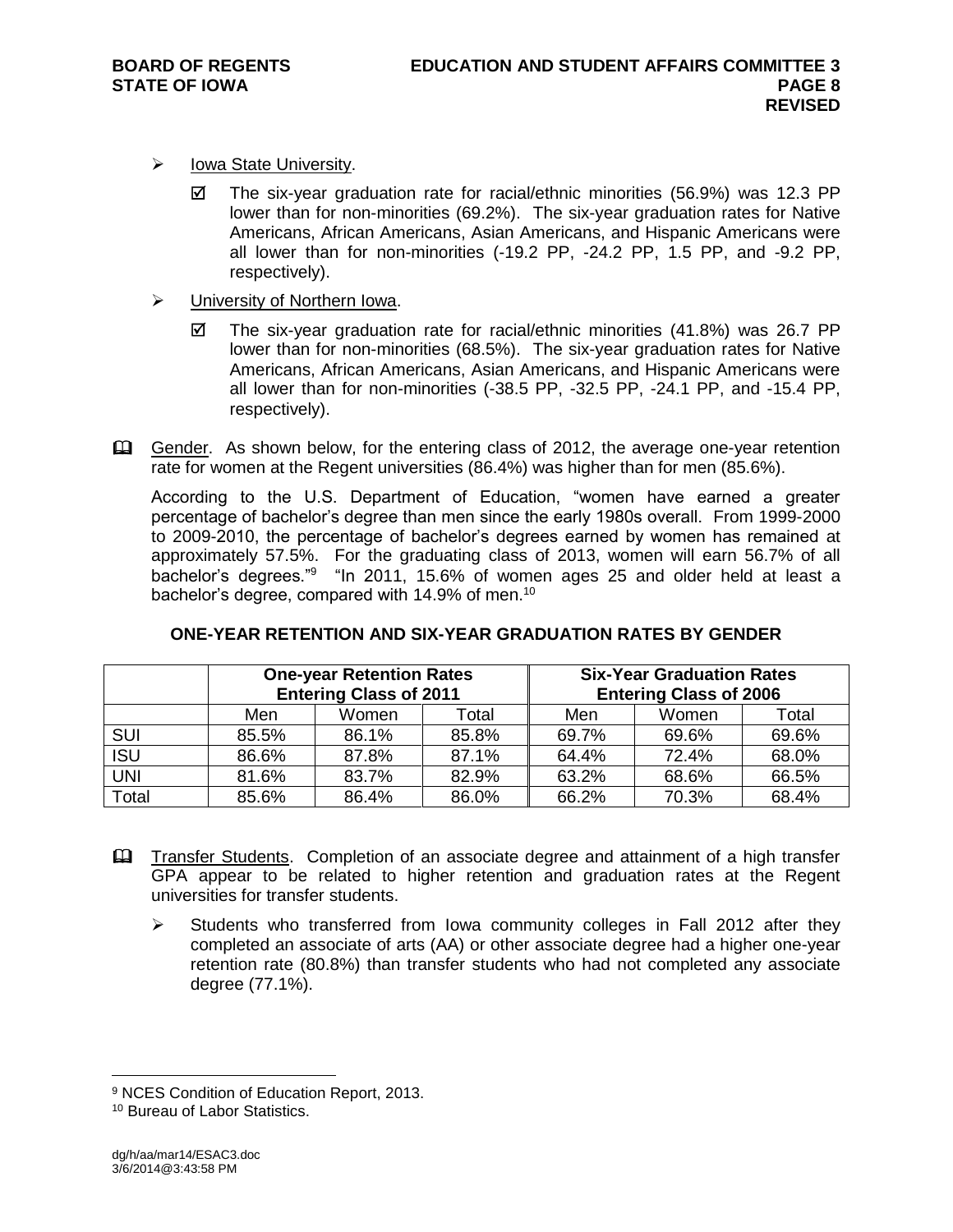- $\triangleright$  Students who transferred from Iowa community colleges in Fall 2011 after they completed an associate of arts (AA) or other associate degree had a higher two-year graduation rate (24.8%) than students who had not completed any associate degree  $(11.8\%)$ .
- $\triangleright$  Students who transferred from Iowa community colleges in Fall 2010 after they completed an associate of arts (AA) or other associate degree had a higher three-year graduation rate (55.5%) than students who had not completed any associate degree (37.0%).
- $\triangleright$  There is a significant difference in one-year retention rates when transfer GPA is considered. Students in the entering class of Fall 2012 with a transfer GPA of 3.50-4.00 had a one-year retention rate of 86.8%. The one-year retention rate for students with a transfer GPA of 3.00-3.24 was 78.8%; for a GPA of 2.50-2.74, it was 76.0%; and for a GPA of 2.00-2.24, it was 64.6%.
- $\triangleright$  Students in the entering class of Fall 2010 with a transfer GPA of 3.50-4.00 had a higher three-year graduation rate (60.7%) than students with a transfer GPA of 3.00-3.24 (53.2%), 2.50-2.74 (39.1%), or 2.00-2.24 (27.3%).
- Minority students in the entering class of 2012 had a lower one-year retention rate (71.1%) than non-minority students (80.0%).
- $\triangleright$  Minority students in the entering class of 2010 had a lower three-year graduation rate (37.8%) than non-minority students (48.6%).
- **E Non-Persisters.**<sup>11</sup> Using data from the National Student Clearinghouse, the Regent universities were able to "track" students from the entering class of 2007 who transferred to another post-secondary institution prior to completing their undergraduate studies at their original Regent institution.
	- $\triangleright$  More than 24% of the entering class of 2007 who did not persist at their original Regent university transferred elsewhere; of those who transferred, approximately 34% graduated from another four-year institution.
	- $\triangleright$  More than 8% of the entering class of 2007 graduated from another four-year institution.
	- $\triangleright$  When those numbers are factored into the total graduation rates, the six-year graduation rates increase from 69.6% to 79.2% at the University of Iowa; from 68.0% to 75.0% at Iowa State University; and from 66.5% to 75.1% at the University of Northern Iowa.

<sup>11</sup> Lack of completion of a degree from the matriculating institution does not necessarily reflect failure on the part of the institution or the student. Many unexpected or uncontrollable factors can lead to this result.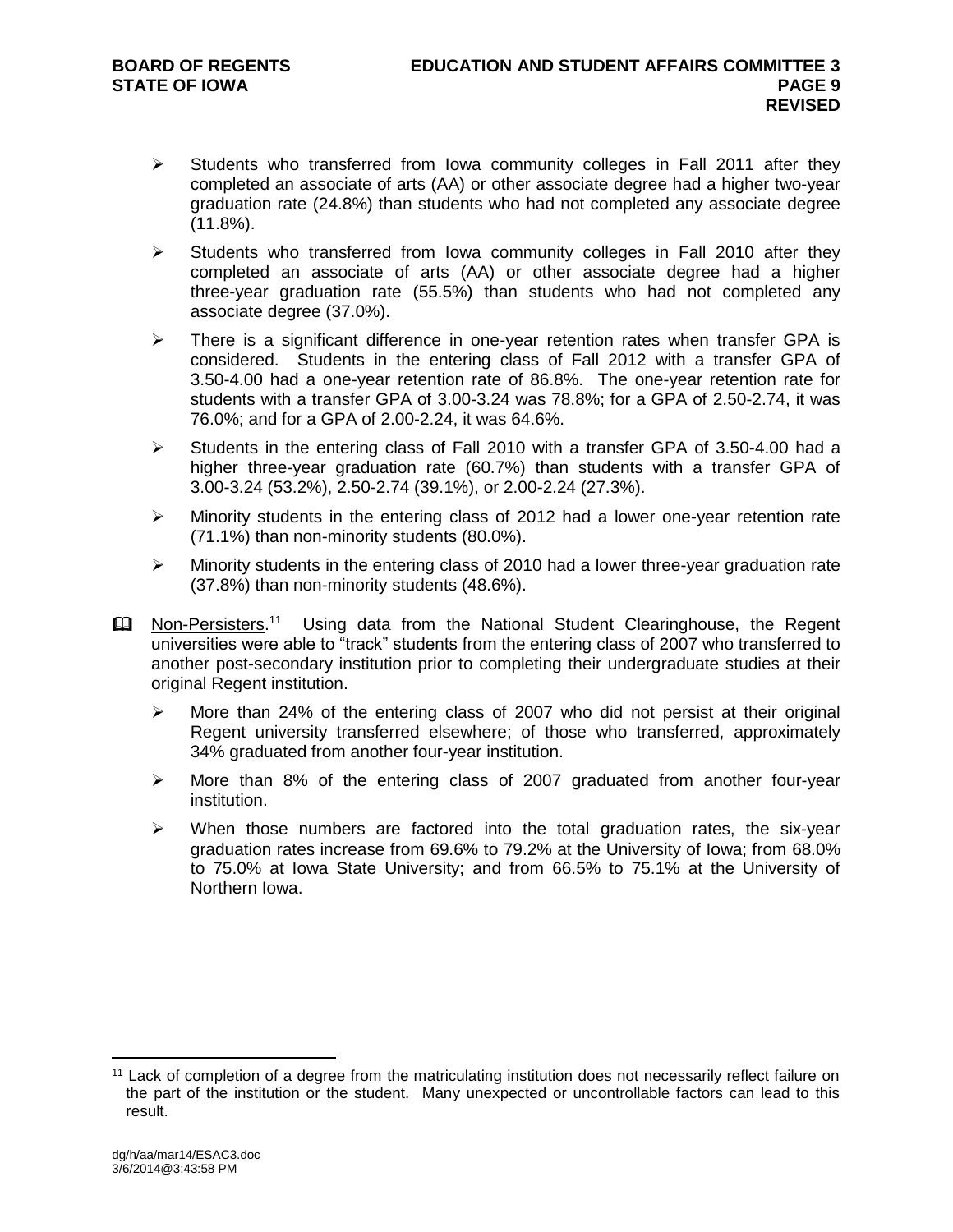# **PART B**

# **ENROLLMENT AND DEGREE COMPLETION OF WOMEN AND MINORITIES IN STEM PROGRAMS**

In 2008, HF 2679 directed the Board of Regents to conduct a mathematics and science collaborative study to (1) collect data and report on the number and proportion of women and minorities enrolled in STEM<sup>12</sup> programs at the Regent universities as well as high school programs, such as Project Lead the Way, and (2) make recommendations for STEM-related programming measures to improve the number and proportion of women and minorities in STEM programs. One of the study recommendations was to provide annual updates on enrollment and graduation of women and minorities in STEM programs to the Board of Regents. Below is the 2013 update.

- $\mathbb{Q}$  How did enrollments in STEM programs change during the past year?
	- $\triangleright$  Undergraduate enrollment in STEM programs. The total undergraduate enrollment of students in STEM programs increased from  $22,910^{13}$  in 2012 to 25,666  $(+12.0\%)$  in 2013.
		- $\boxtimes$  Total undergraduate enrollment of minority<sup>14</sup> students majoring in STEM programs increased from  $2.551$  in 2012 to  $3.064$  in 2013  $(+20.1\%)$ . The proportion of minority students enrolled in STEM majors increased from 10.8% in 2012 to 12.2% in 2013.
		- Total undergraduate enrollment of women majoring in STEM programs increased from  $\frac{8,785}{2}$  in 2012 to 10,093 in 2013  $(+14.9\%)$ . The proportion of women in STEM programs increased from **38.3%** in 2012 to 39.3% in 2013.
	- Size Graduate enrollment in STEM programs. The total graduate enrollment of students in STEM programs decreased from  $6,201$  in 2012 to 5,599 in 2013  $(-9.7\%)$ .
		- $\boxtimes$  Total graduate enrollment of minority students majoring in STEM programs decreased from 549 in 2012 to 485 in 2013 (-11.7%).
		- $\boxtimes$  Total graduate enrollment of women majoring in STEM programs decreased from 2,723 in 2012 to 2,354 in 2013 (-13.6%).
	- $\triangleright$  Professional enrollment in STEM programs. The total professional enrollment of students in STEM programs decreased from  $3,036$  in 2012 to 2,993 in 2013  $(-1.4\%)$ .
		- $\boxtimes$  Total professional enrollment of minority students majoring in STEM programs decreased from 414 in 2012 to 334 in 2013 (-19.3%).
		- $\boxtimes$  Total professional enrollment of women majoring in STEM programs decreased from **1,574** in 2012 to 1,571 in 2013 (-0.2%).

3/6/2014@3:43:58 PM

<sup>12</sup> STEM = Science, Technology, Engineering, Mathematics.

<sup>&</sup>lt;sup>13</sup> Revised numbers submitted by the University of Iowa for Fall 2012.

dg/h/aa/mar14/ESAC3.doc <sup>14</sup> Minority refers to ethnic and racial minorities that are under-represented in STEM programs – Hispanic American, American Indians/Alaska Natives, Asian Americans, Blacks or African Americans, Native Hawaiians or Other Pacific Islanders, and students who report two or more races.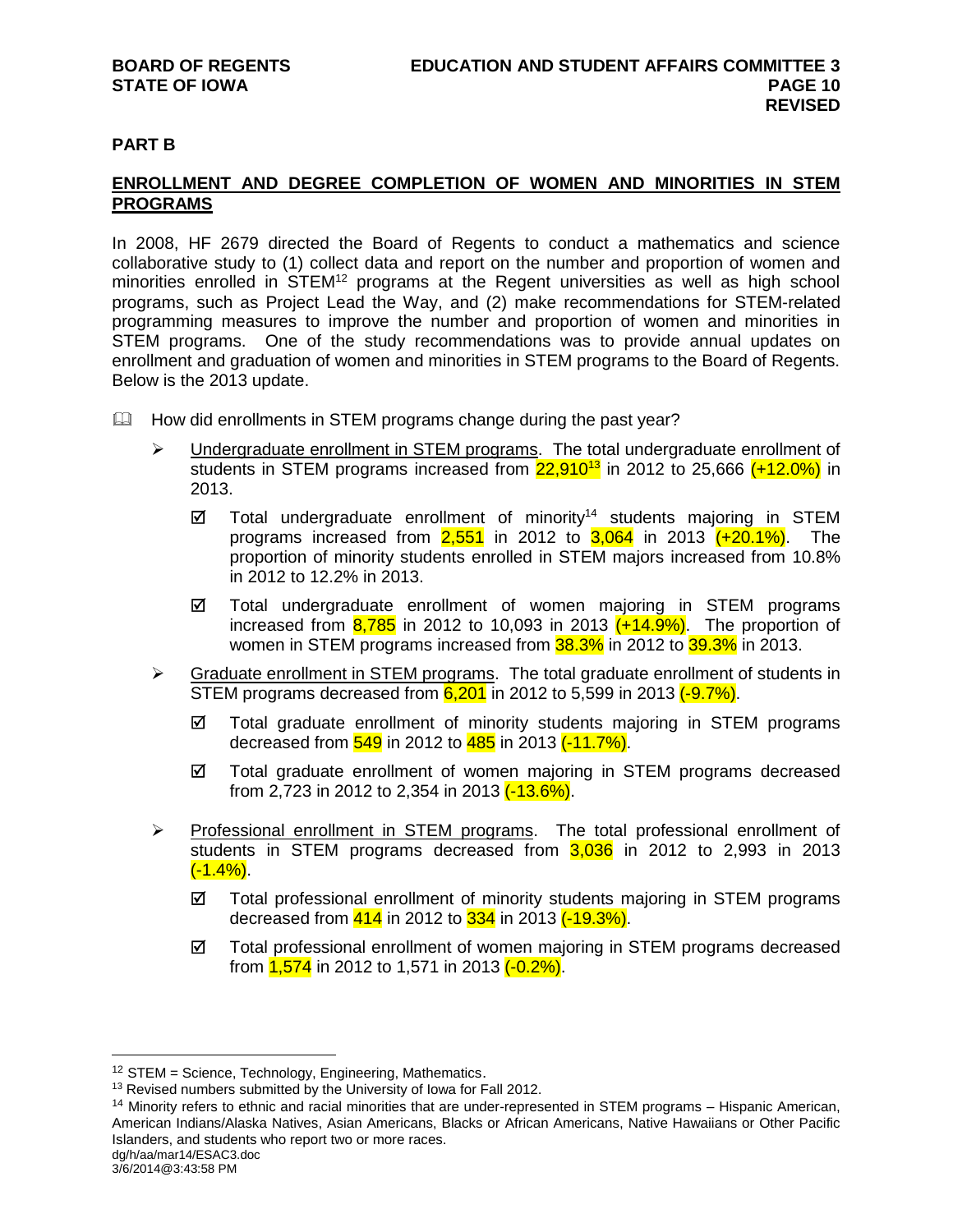- What is the number of graduates from STEM programs during the past year?
	- $\triangleright$  There were 541 minority graduates from STEM programs at the Regent universities in 2012. This represents an increase of 91 graduates (+20.2%) from the prior year.
		- There was an increase of 664 graduates (+18.1%) in 2012 from the prior year from undergraduate STEM programs; an increase of 330 graduates (+18.6%) from graduate programs; and an increase of 232 graduates (+55.6%) from professional programs.
	- $\triangleright$  There were 2,855 women graduates from STEM programs at the Regent universities in 2012. This represents an increase of 559 (+24.3%) from the prior year.
		- $\boxtimes$  There was an increase of 320 women graduates (+24.2%) in 2012 from the prior year from undergraduate STEM programs; an increase of 144 women graduates (+19.0%) from graduate programs; and an increase of 95 women graduates (+43.8%) from professional programs.





The highlights provided by the universities of their retention and graduation efforts are available on pages 13-15. The profiles of the entering classes of 2007 are provided on page 16 and six-year graduation rate comparisons with peer institutions are provided on page 17.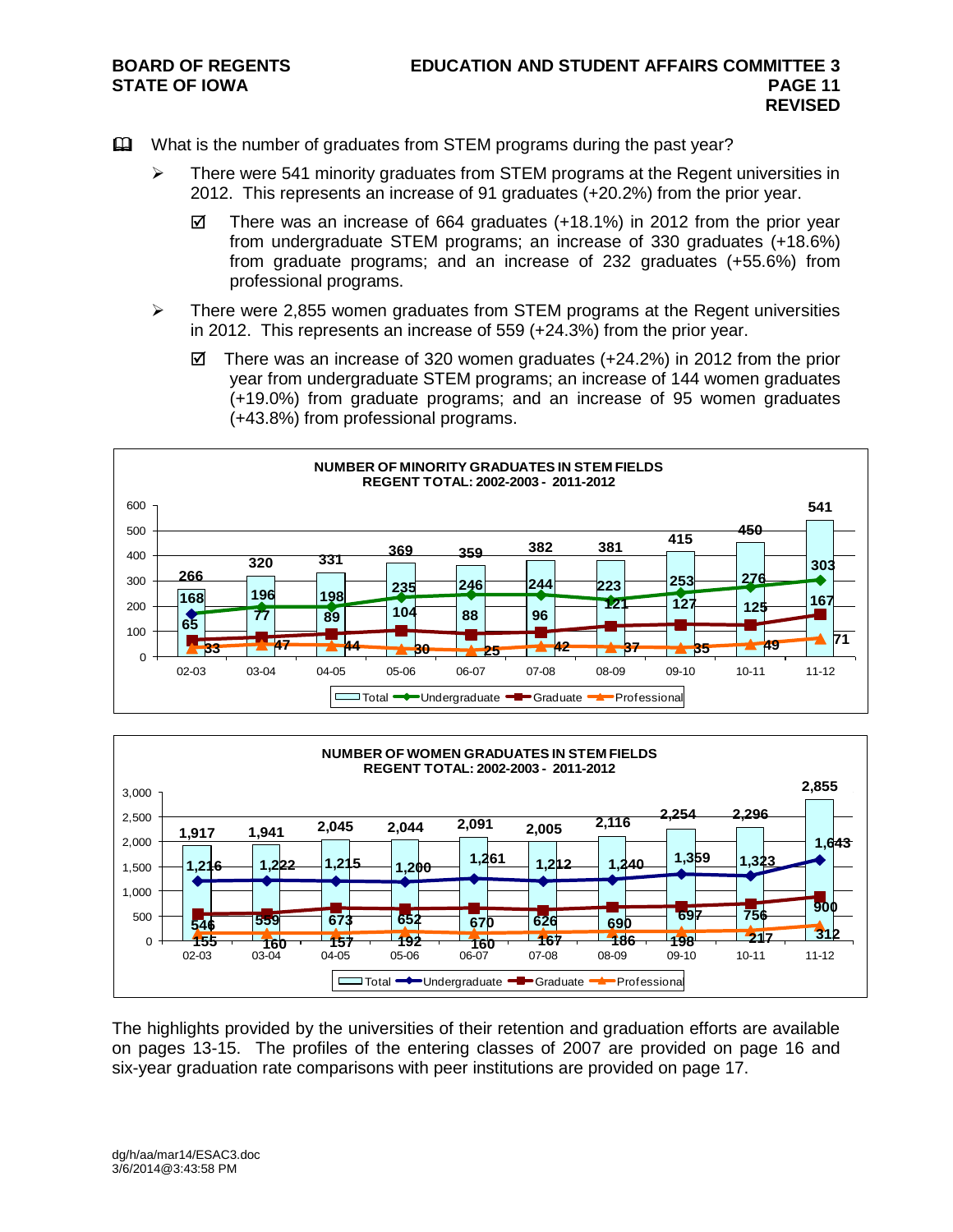## **UNIVERSITY OF IOWA GRADUATION AND RETENTION HIGHLIGHTS FALL 2013**

At SUI, the six-year graduation rate (69.6%) for the entering class of 2007 is down slightly over the class of 2006 (69.8%), while the four-year graduation rate (51.1%) for the class of 2009 continues to increase and is up over last year (48.2%). The 2012 one-year retention rate (85.8%) is up slightly compared to last year's rate (85.5%).

SUI has a number of retention and graduation efforts in place, including those efforts noted below.

- $\diamond$  Effective this year, students no longer have to sign up for the four-year graduation plan because the plan has changed to assure all students that course availability issues will not impede a student's graduation plan provided they make a good faith effort to work with their advisor in keeping with a plan to graduate in four years.
- $\diamond$  Whether the increase in four-year graduation rate is due to early intervention efforts remains to be seen. We would like to believe that early intervention efforts are a result of the increased four-year graduation rate and that it will continue to the six-year rate.
- $\diamond$  We continue to expand our first-year seminar programs and the University-wide tutoring program available free of charge to all students enrolled in particularly difficult and gateway courses.
- $\diamond$  In Fall 2013, we again offered a fall orientation program, Onlowa!, meant to introduce students to the higher expectations of collegiate academic work, to help students begin to make appropriate decisions, and to engage students in the traditions and history of the University of Iowa.
- $\diamond$  We continue to be identified as a "Military Friendly" school.
- $\diamond$  We continue to participate in statewide articulation efforts to ensure that students can effectively transfer to us from our community college partners.
- $\diamond$  We continue to support study abroad, research opportunities with faculty members, internships and other high-impact activities that have been shown to be positively related to timely graduation.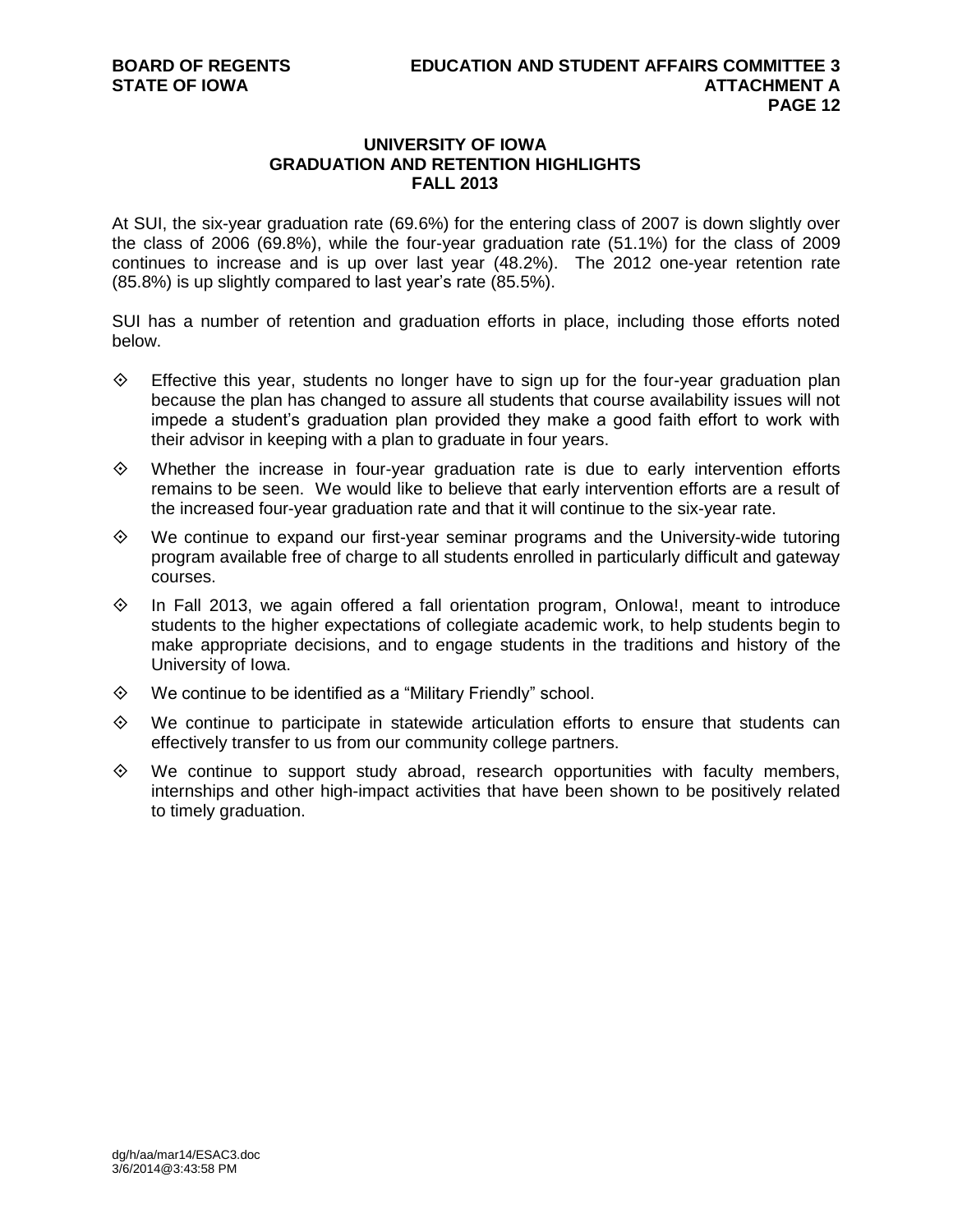## **IOWA STATE UNIVERSITY GRADUATION AND RETENTION HIGHLIGHTS FALL 2013**

At Iowa State University, four- and six-year graduation rates exceeded the average for the prior ten years. The oneyear retention rate of 87.1% for the entering class of Fall 2012 exceeded the ten-year average of 85.3%. The University continues to enhance existing initiatives and introduce new initiatives to support graduation and retention. Examples include:

- The long standing Retention Task Force (a collaborative effort of Student Affairs and Academic Affairs) has been reformulated as the Student Success Council. The Council exemplifies an elevated commitmentment to student success in the broadest sense with emphasis on advising, first-year student programs, implementing learner analytic approaches to enable more timely intervention with potentially at-risk populations, classroom instruction, learning communities, and academic support. New areas of focus for the Council include improving student success in "low success rate" courses and investigating how instructional technology can enhance student learning/success.
- Map-Works a Web-based self-assessment taken the third week of classes by new direct from high school students (NDHS) collects data on how successfully students are transitioning. Over 88% of the NDHS students living on-campus participated in MAP-Works this fall. The average GPA for MAP-Works participants was 2.87 (compared to 2.44 non-participants). For off-campus NDHS students, nearly 46% participated in MAP-Works. The average GPA for this group was 2.66 (compared to 2.42 non-partcipants). The student responses are shared across the University for intervention and planning purposes.
- Multicultural Student Affairs coordinates the 2900 project which is designed to document the web of support, establish points of connection, understand the environmental factors that impact the retention of students of color, and review areas of support and gaps for every undergraduate multicultural student. Research and recommendations are presented to campus stakeholders to assess and improve services to students of color with the goal being increased retention and graduation.
- ISU continued its implementation leadership role in the second year of the NSF fundeded LSAMP program to enhance the participation and success of under-represented minority students in STEM fields. ISU is the lead institution of the 16 institution alliance that was funded by NSF for a total of \$2,500,000 over five years.
- The Student Experience Enhancement Council (SEEC) was established by President Leath in fall 2012 to holistically address all elements of a successful and high quality undergraduate experience at ISU. SEEC is charged with ensuring the quality of the student experience is maintained and enhanced. Recommendations of the SEEC, the University Academic Advising Committee, and the Student Success Council have led to the addition of nine academic advisors for the 2013-14 academic year, the investment of an additional \$100,000 in professional development for academic advisors in FY 2014, an increase of \$50,000 in the Writing and Media Center budget for FY 2014, an investment of an additional \$50,000 in Supplemental Instruction for FY 2014, and the addition of an academic data analyst with a focus on learner analytics and student success in Fall of 2013.
- The ISU learning community (LC) initiative is in its 18<sup>th</sup> year and has served over 45,000 students since 1995. The number of LC participants hit an all-time high this fall at 5.434, representing 69% of new direct from high school freshman. The one-year retention rate for LC students continues to exceed the one-year retention rate for non-LC students. The fall 2012 one-year retention rate of 88.4% is the highest one-year retention rate since 2004.
- The Admissions Partnership Program (APP) is a partnership program between Iowa State University and Iowa's 15 community colleges. Since its implementation in fall 2006, 2,525 Iowa community college students have participated in APP and 1,177 have matriculated to Iowa State. Assessment results indicate APP participation positively impacts the one-year retention rate and the four-year graduation rate.
- Iowa State University continues to emphasize fiscal responsibility and financial programming to assist students in reducing debt, identifying financial assistance and completing degrees. Online tools are available and institutional resources have been allocated to address student debt and financial literacy. One example is ISU submitted a successful proposal to the Council of Graduate Schools that is providing \$40,000 to enhance financial literacy among ISU students at the undergraduate and graduate levels.
- Providing support, services and programming to Veterans, military students, and their families continues to be a priority for Iowa State University. Recognizing these students have specialized needs, ISU continues to implement and refine the Veterans Services Coordinator position and the Veterans Center. During the 2012-2013 academic year, a number of new services and programs were implemented for these students with the goal being a successful transition to ISU and improved retention to graduation.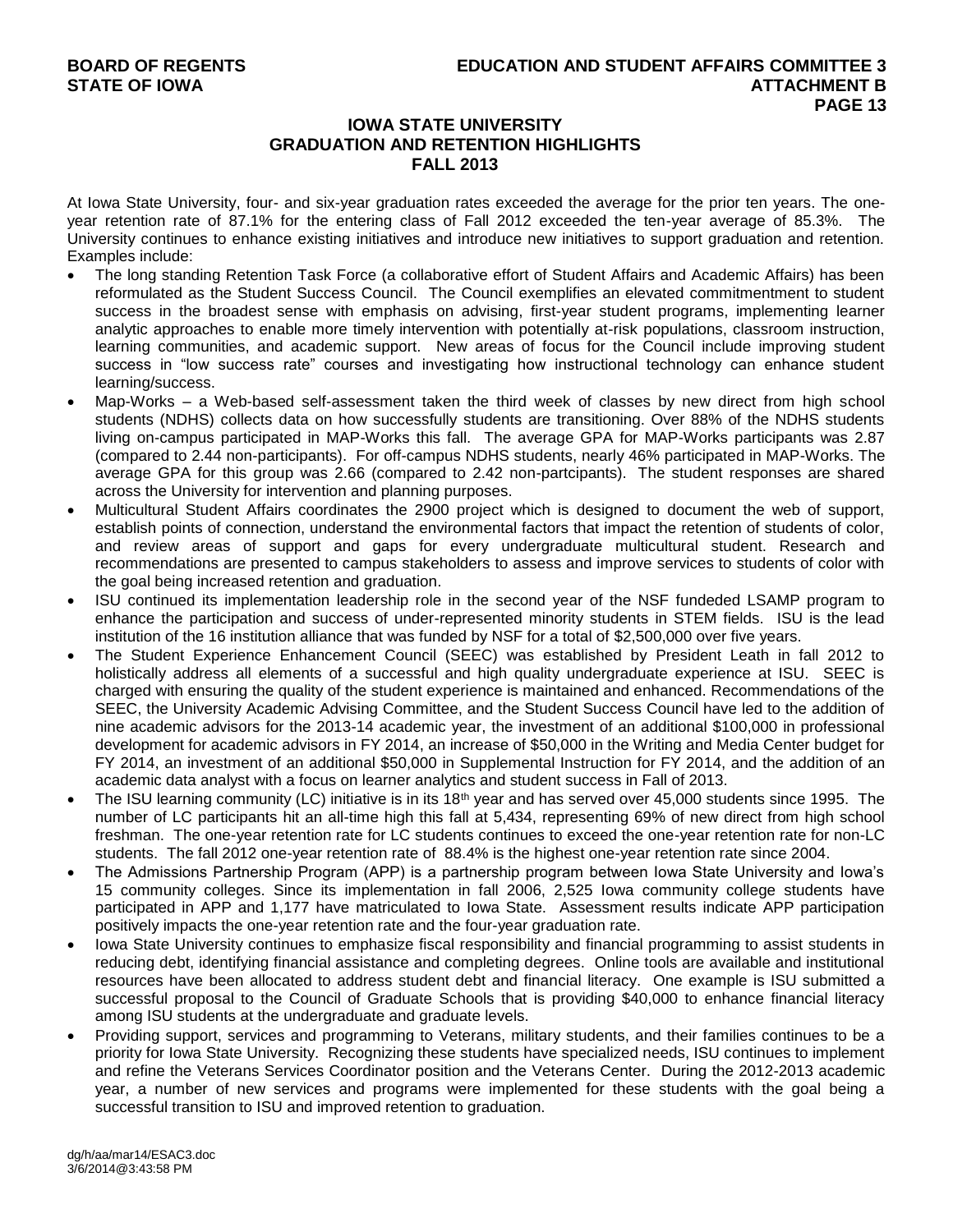## **UNIVERSITY OF NORTHERN IOWA GRADUATION AND RETENTION HIGHLIGHTS FALL 2013**

The graduation and persistence rates for the University of Northern Iowa continue to exceed similar figures both for our peer institutions and national rates for similar universities. The University offers several retention programs geared toward individual student success, and continues to launch new initiatives to further retention efforts.

The University Retention Council, formed three years ago, continues its effort to create and coordinate retention programming across the University through the following efforts.

- **Expanding the number of sections in Liberal Arts courses in which only first year students may** enroll, creating a common academic experience for many new students.
- The Council expanded supplemental instruction in those beginning courses which historically have had the highest rates of grades of D, W, F and incomplete.
- The University has expanded its Strategies for Academic Success course offerings, designed to facilitate a successful transition to the University by developing study strategies and connections to University resources.
- **The ALEKS mathematics proficiency examinations are administered to all entering new students.**
- Increasing numbers of UNI faculty and staff are using the MAP-Works early intervention system, a vehicle for identifying and addressing first-year student needs.
- Over 50 faculty, staff, and administration volunteers from across campus participated in the Success Coaching program for new freshman and transfer students who performed poorly during their first semester at UNI.
- First-Year Cornerstone, a year-long integrated communication course combining two categories within the Liberal Arts Core.
- Student Affairs has created a new position designed to contribute to the expansion of retention initiatives.
- The University has recently created a Transfer Council which will focus on the retention needs of students who transfer to the University.
- Jump Start, an extended orientation program for minority students and first-generation, low-income students, is entering its 16<sup>th</sup> year. The Gaining Panther Success mentoring program is offered to minority students, offering continued connections to campus resources.
- In the fall of 2013, UNI launched a set of academic and non-academic learning communities in selected residence halls. The effort will include shared beginning courses for these students which will further create a common bond and learning experience.
- A course-embedded peer mentoring program connects successful upper-class UNI students with first-year only course sections.

All of these efforts have resulted in strong and/or improved persistence and graduation rates.

- The four year graduation rate for those students entering with the class of 2009 is 37.6 percent. The rate for the previous reporting year was 37.8 percent.
- The six year graduation rate for the entering class of 2007 is 66.5 percent. The rate for the previous reporting year was 66.3 percent. The six year graduation rate for our peer institutions is 50 percent and nationally for public comprehensive universities is 41 percent.
- Our retention rate to the second year for the entering class of 2012 is 82.9 percent which compares to the rate for the previous year of 81.3 percent.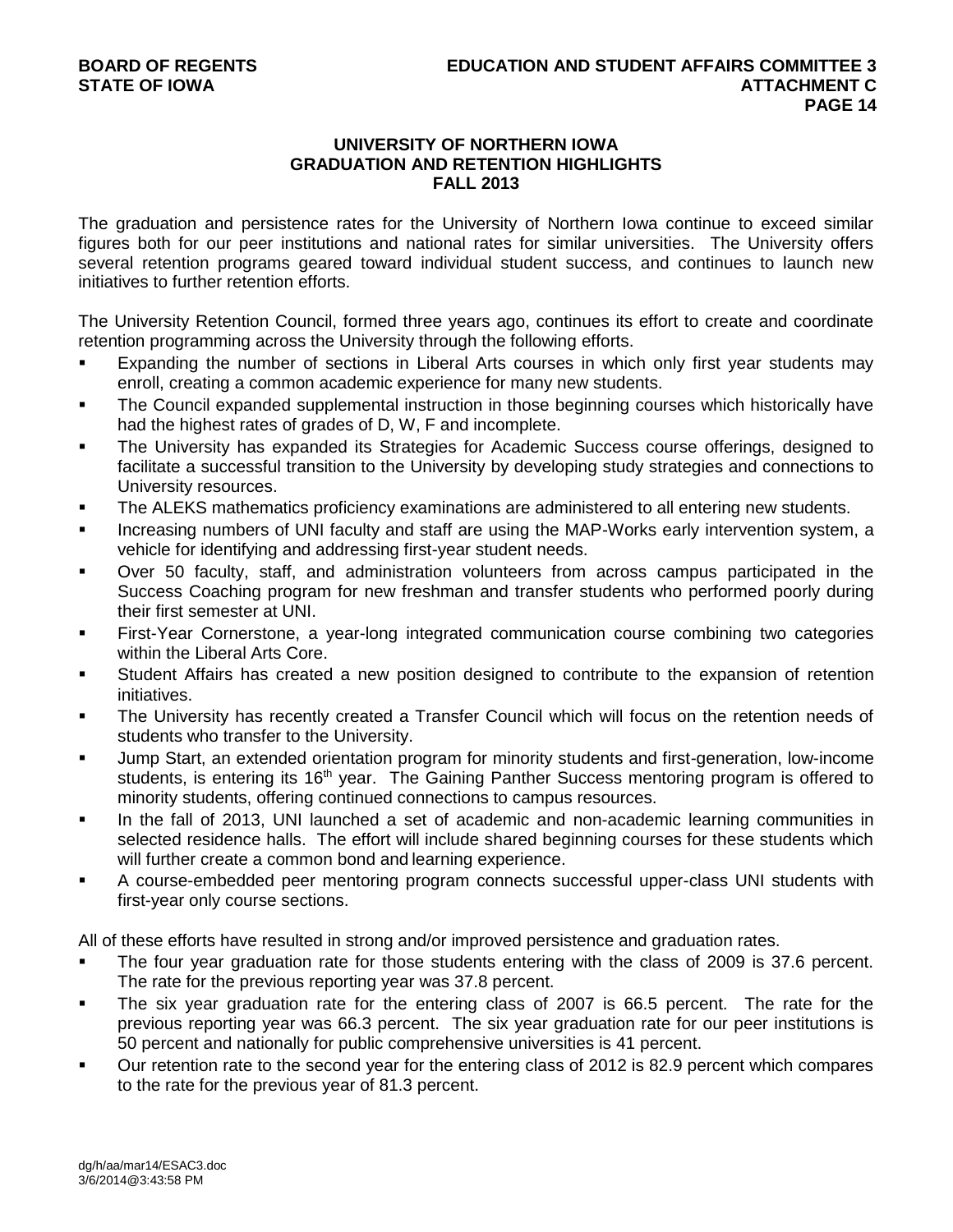#### **BOARD OF REGENTS EDUCATION AND STUDENT AFFAIRS COMMITTEE 3 STATE OF IOWA ATTACHMENT D PAGE 15**

**PROFILES OF ENTERING CLASSES OF 2007 AT THE REGENT UNIVERSITIES**







dg/h/aa/mar14/ESAC3.doc 3/6/2014@3:43:58 PM